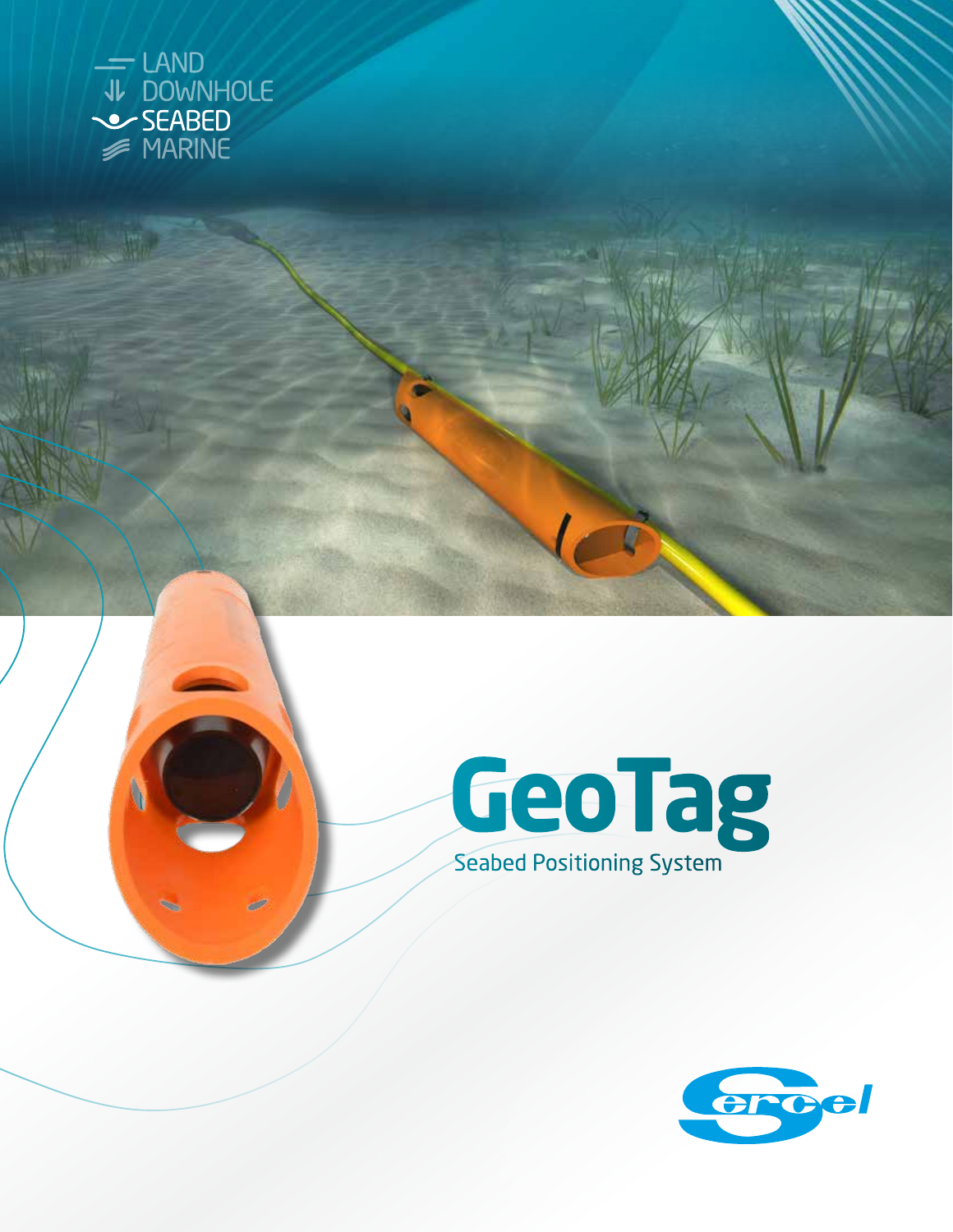# **Features** & **Benefits**



## // **FLEXIBLE OPERATIONS**

Smallest transponder on the market Simplified battery replacement

### // **RELIABLE PERFORMANCE**

Sercel proven acoustic technology Accurate positioning : 0.2 m typical

### // **WIDE RANGE OF SURVEYS**

OBC, TZ, and ocean bottom nodes Shallow and deep surveys : Down to 500 m Scalable from small to large crews (1 to 10,000 units)

GeoTag is the new acoustic positioning system from Sercel designed to work with any ocean bottom or transition zone seismic equipment down to 500 meters deep. GeoTag is the smallest acoustic transponder on the market, allowing flexible and cost effective operations due to its ability to be stored on a reel and deployed by mechanical squirter.

GeoTag benefits from Sercel's expertise in advanced acoustic technologies to provide a reliable state of the art turnkey solution for your acoustic positioning needs.

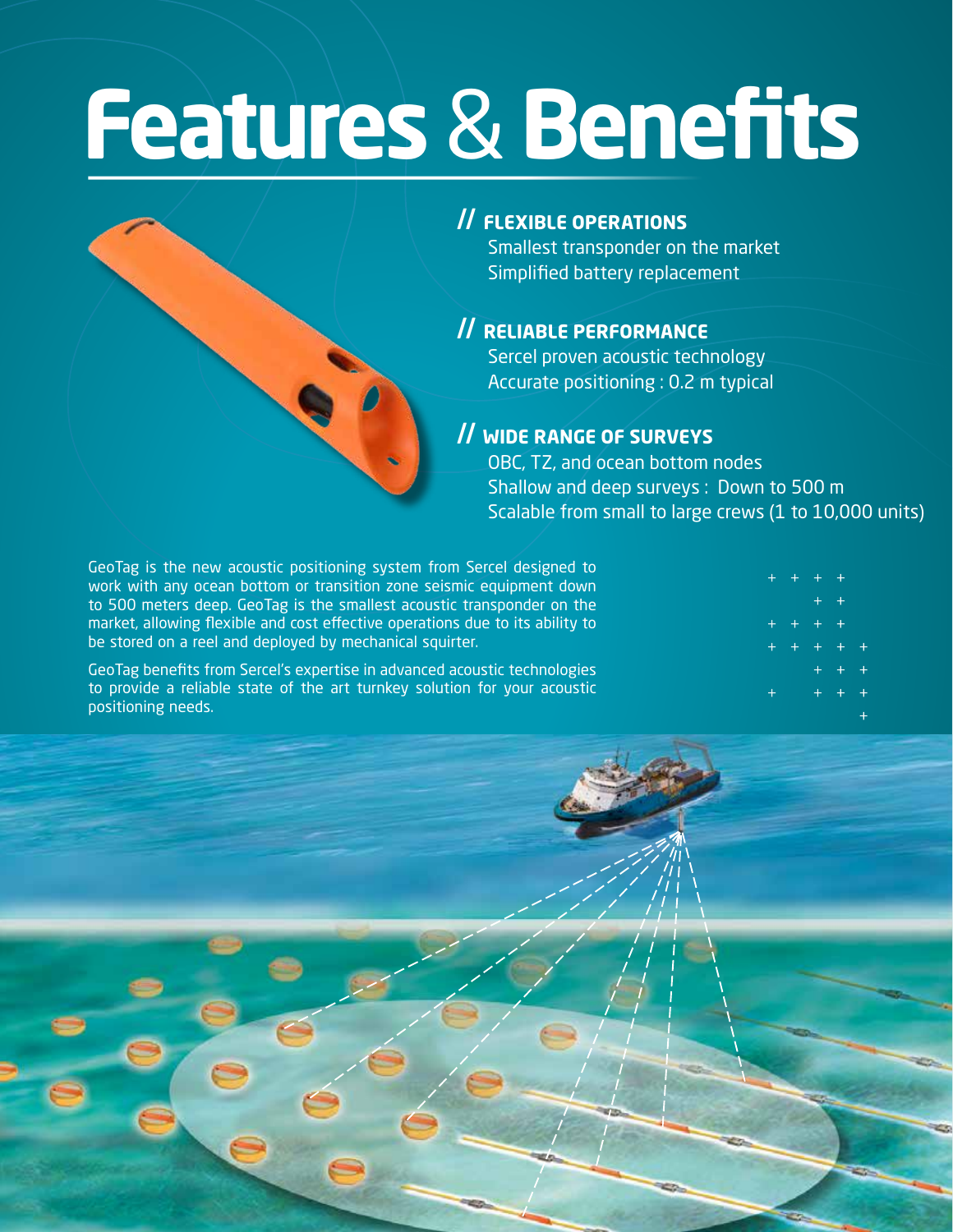# **Equipment**

# //GeoTag

The small and lightweight GeoTag is an acoustic transponder enabling  $+$ accurate positioning measurement of seismic receivers on the seabed by measuring ranges from the surface transceiver. Its specific design allows easy installation on any seismic cable or node.

- Operational down to 500 m
- Long battery life (6 month operation)
- Programming and testing by acoustic
- Up to 10,000 unique IDs





## //Transceiver

The GeoTag transceiver on the vessel interrogates the GeoTag transponders located on the seafloor. The Geotag transceiver is connected to the navigation system through a junction box.

> • Up to 10 simultaneous replies • Connection to navigation system

## //PTE

The GeoTag Programming and Test Equipment is an autonomous device powered by a Li-Ion battery. It is used to program the addresses of the transponders before deployment. It can also be used to run quick QC tests for maintenance purposes. The connection to the transponder is via acoustic and the results can be downloaded to a PC for subsequent checks and maintenance tracking.